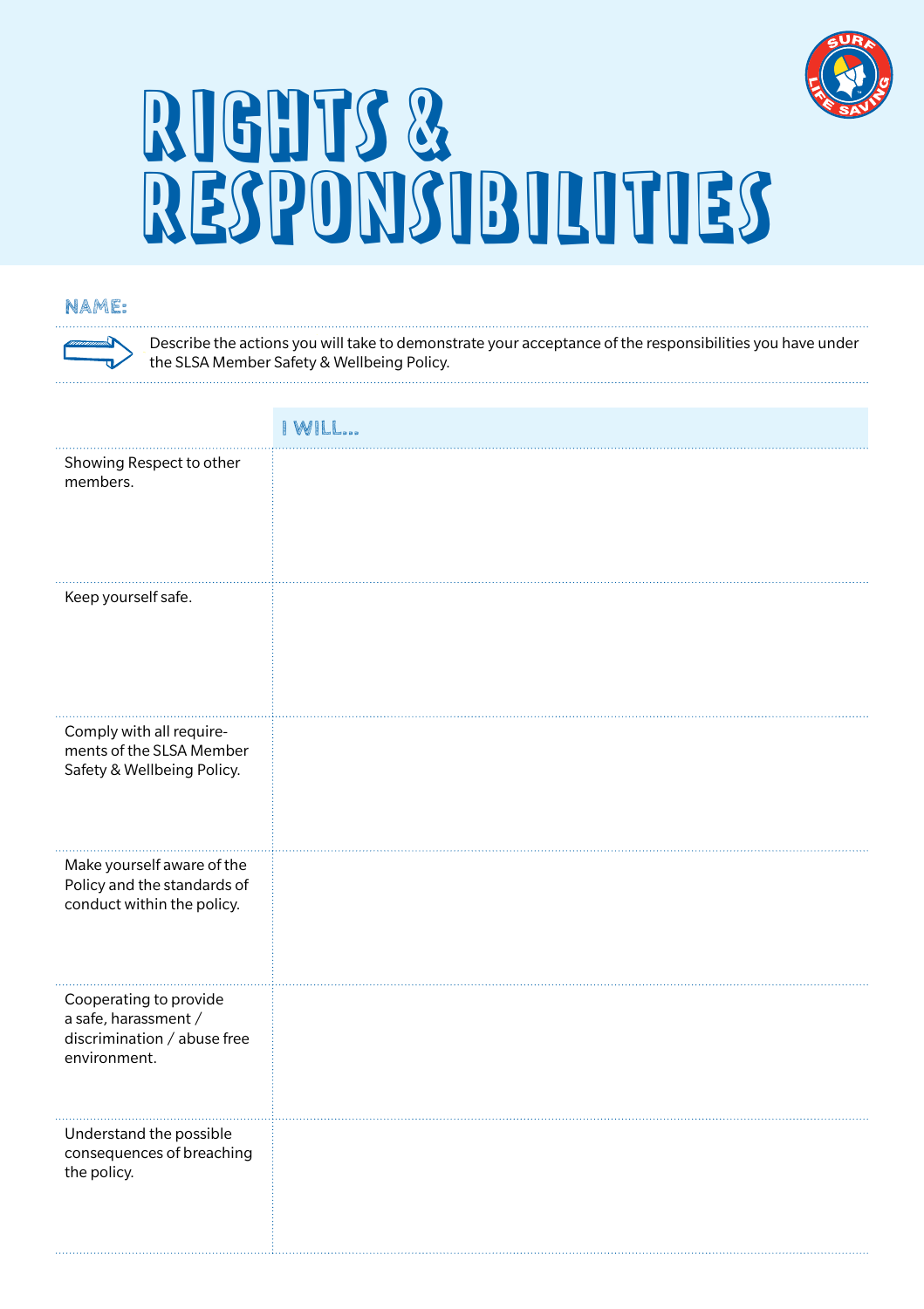

# CLIMATE CHANGE

## **WOULD A SNOWMAN BE STRETCHING IT?**



*Richard Macey – July 10, 2008*

MORE snow is expected to fall across highland regions today, with the state's winter chill tipped to continue into the weekend.

Orange awoke to more than three centimeters of snow yesterday. Falls were reported around Oberon, and at Guyra, on the Northern Tablelands.

But the white flakes that swirled around Pauline Hill as she led a holidaying Central Coast family on a horse riding adventure through the forest outside Oberon only made her think about global warming.

*"There is no way it snows like it used to,"* said Miss Hill, 36, recalling her childhood on her parents' Black Springs sheep property, south of Oberon.

*"I can remember how we'd be blocked off from town for a week. We'd have no phone, nothing, and Dad would have to drive the tractor up and down the road so we could get the car out."*

Cold upper atmosphere air has driven temperatures down. At 5.30am yesterday at Richmond the temperature was1.3 degrees. It was colder elsewhere. At Mount Boyce, near Blackheath, it was 0.4 at 7am, but thanks to swirling winds the *"apparent temperature"* – what it felt like – was minus 7.1. On Tuesday night winds at Thredbo Top Station forced the apparent temperature down to minus 20.8.

More cold air is expected to cross the state tonight, bringing more icy conditions. *"Orange and Oberon should certainly get more snow,"* said Mike De Salis, of the weather bureau.

Early morning temperatures across Sydney's west are expected to tumble to 3 degrees tomorrow, and to zero on Saturday. The cold change has arrived on schedule, with long-term records pointing to this week as typically being Sydney's coldest of the year.

This story was found at: *http://www.smh.com.au/ articles/2008/07/09/1215282928012.html*

# **POLAR ICE CAP ON THE BRINK**

### *June 29, 2008*

For a brief time this northern summer there may be no ice on the North Pole, a US scientist says.

He blames global warming that has melted the Arctic ice sheet over decades.

*"We could have no ice at the North Pole at the end of this summer,"* Mark Serreze, a scientist with the National Snow and Ice Data Centre in Boulder, Colorado, said.

*"And the reason here is that the North Pole area right now is covered with very thin ice and this ice we call first year ice, the ice that tends to melt out in the summer."*

He predicted a 50 per cent chance of there being no ice at one point, saying the period could see *"ships sail from Alaska to the North Pole, that's possible".*

The ice on the North Pole has melted before, *"but certainly not in modern times",* he said.

*"Clearly if you look over what we have seen in the past three years and where we were headed, we are in… this long-term decline and we may have no ice at all in the Arctic Ocean in summer by 2030 or so."*

### **AFP**

This story was found at: *http://www.smh.com.au/ articles/2008/06/28/1214472844426.html*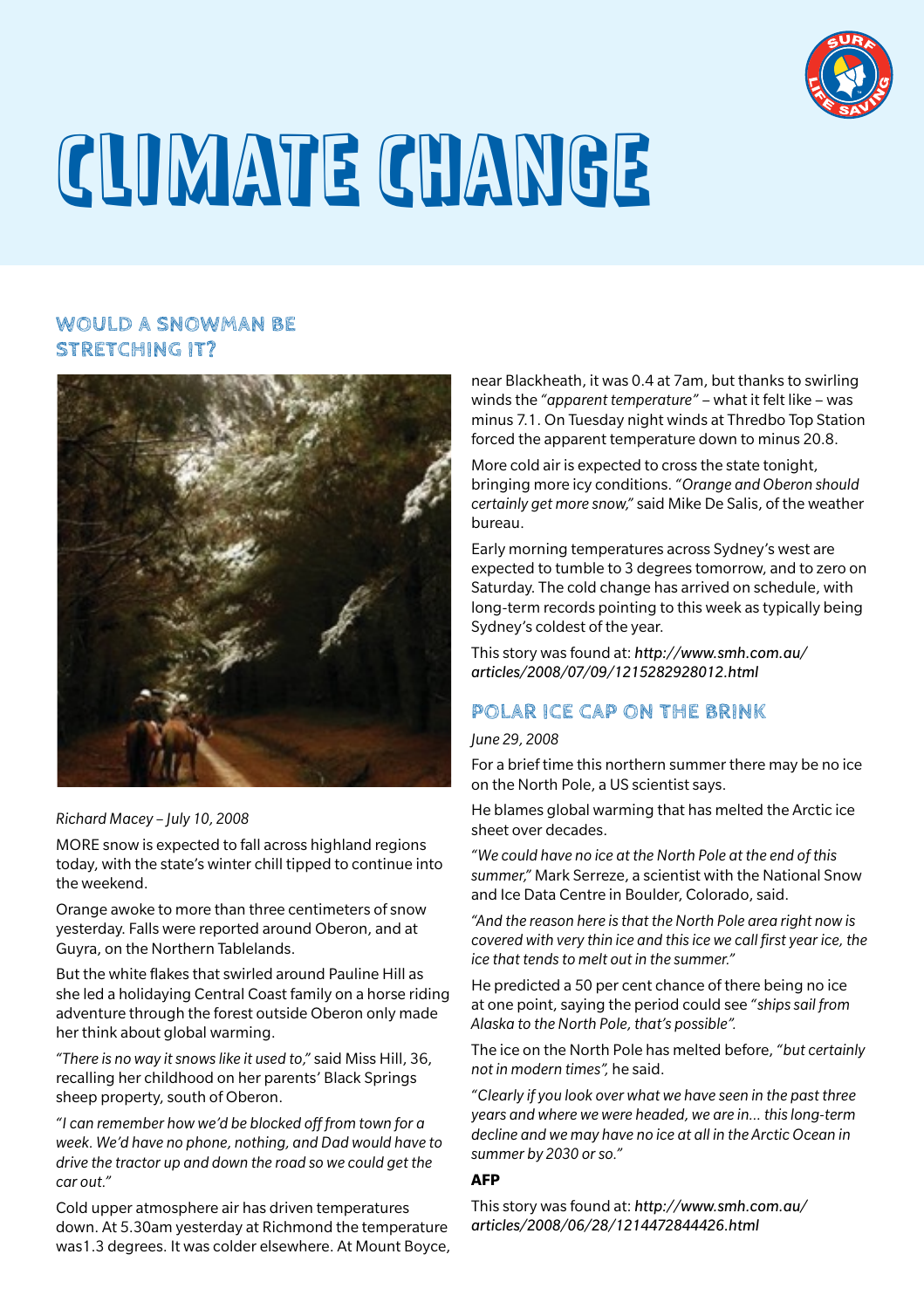

# CLIMATE CHANGE

## **MURRAY ON VERGE OF LAST GASP**

*Stephanie Peatling – June 19, 2008*

SEVERAL sites along the Murray-Darling river system may be irrevocably damaged unless the drought breaks and

unseasonably high rainfall is received in the next few months, the Federal Government has admitted.

A leaked scientific report has warned that so little water is being returned to the river system that the Coorong wetlands, lakes Albert and Alexandrina and the mouth of the Murray River will be virtually destroyed by October.

The Minister for Climate Change and Water, Penny Wong, said she was treating the warning as urgent but admitted any measures taken by governments might be too late unless the record-breaking dry spell ended.

*"Governments need to return water to the river," Senator Wong said. "Governments should purchase water in the way that we are doing, and the Government will do that. But obviously all of us hope for an end to the drought because that would benefit the Lower Lakes and the Coorong."*

The report was compiled by the South Australian Murray Darling Basin Natural Resource Management Board and was presented to state and federal ministers at a meeting earlier this year.

Despite the urgency of the warnings, ministers have been accused of deferring decisions on action until a meeting in November.

Senator Wong said she was prepared to bring forward the meeting to try to find a way of saving what are regarded as prime sites of the river systems. *"We do need to act urgently, and we have been aware of the problem for some time".*

*"The issue is that there is not an easy answer to a problem that results from years of over-allocation and from a historic drought."*

The Australian Conservation Foundation wants an emergency program for the river to save the sites from being destroyed by drought.

This story was found at: *http://www.smh.com.au/ articles/2008/06/18/1213770732843.html*

## **WARNING OF SEVERE DROUGHTS JUST YEARS APART**

## *July 6, 2008 – 12:22PM*

A new "very disturbing" report due today shows climate change in Australia is inflicting severe drought conditions much more often, Prime Minister Kevin Rudd says.

Mr Rudd said Agriculture Minister Tony Burke would release the CSIRO research report on the impact of climate change on drought later today.

*"We asked some time ago for the CSIRO and the Bureau of Meteorology to advise us how do we deal with exceptional circumstances and drought arrangements into the future,"* Mr Rudd told ABC television.

*"They've now presented us with a report and the findings are again very disturbing.*

*"What they say in two short points is this… firstly that when it comes to exceptional or extreme drought, exceptionally high temperatures, the historical assumption that this occurred once every 20 years has now been revised down to between every one and two years.*

*"Secondly, with exceptional circumstances drought conditions, under scenarios within it, that they will occur twice as often and with twice the area of droughted parts of Australia included."*

Mr Rudd said it was a serious revision of the impact of climate change on drought and Mr Burke would make that clear in the report.

## **AAP**

This story was found at: *http://www.smh.com.au/ articles/2008/07/06/1215282627527.html*